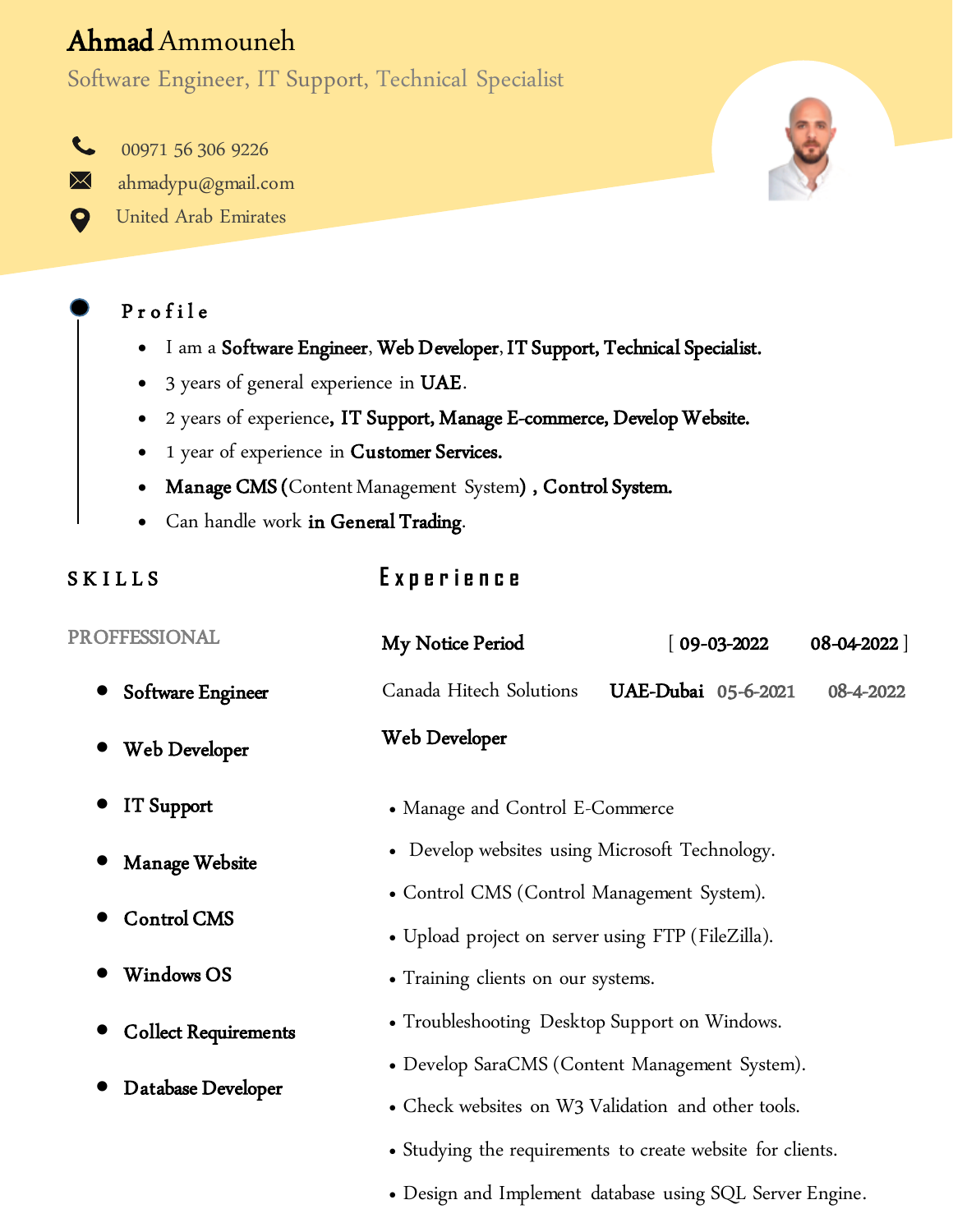# Ahmad Ammouneh

## Software Engineer, IT Support, Technical Specialist

 $\sim$ 00971 56 306 9226 ahmadypu@gmail.com  $\boxtimes$ 

9 United Arab Emirates

|                                               | MH AL Gaddah                                                                   | UAE-Dubai                                                        | 01-6-2020 | 01-6-2021 |  |  |
|-----------------------------------------------|--------------------------------------------------------------------------------|------------------------------------------------------------------|-----------|-----------|--|--|
|                                               | <b>IT</b> Support                                                              |                                                                  |           |           |  |  |
|                                               | • Level 1 IT Support.                                                          |                                                                  |           |           |  |  |
|                                               | • End user helpdesk support                                                    |                                                                  |           |           |  |  |
|                                               |                                                                                | • Provide technical assistance and support for incoming queries. |           |           |  |  |
|                                               | • Diagnostic and troubleshooting internet on employee's computers.             |                                                                  |           |           |  |  |
|                                               | • Maintaining and troubleshooting the company networks (LAN and<br>Wireless).  |                                                                  |           |           |  |  |
| • Troubleshooting Desktop Support on Windows. |                                                                                |                                                                  |           |           |  |  |
|                                               |                                                                                | • Installations and updating of Antivirus, software.             |           |           |  |  |
|                                               | • Contact with multiple of companies for Create new Website for<br>our company |                                                                  |           |           |  |  |
|                                               | • Studying the requirements to create website to our company.                  |                                                                  |           |           |  |  |
|                                               | Al Rawdah Furniture                                                            | UAE -Sharjah                                                     | 01-8-2019 | 01-5-2020 |  |  |
|                                               | IT Support                                                                     |                                                                  |           |           |  |  |
|                                               | Make Software of widows 10 on pc's of company.                                 |                                                                  |           |           |  |  |
| ge.                                           | Setup applications, antivirus, printing configuration.                         |                                                                  |           |           |  |  |
|                                               | Take care of the Database design and implementation.                           |                                                                  |           |           |  |  |
|                                               | Contact on multiple of ERP Companies to Install ERP System in                  |                                                                  |           |           |  |  |

Setup Outlook Emails, Google Gsuite Emails.

our company.

## O ther SKILLS

Good

- Quick Learner
- Active listening
- Communication
- Computer Skills
- Customer Services
- Interpersonal Skills
- Leadership
- Time Management
- Transferable skills
- Problem Solving

#### Languages

- O Arabic: Mother Languag
- o English: Very Good